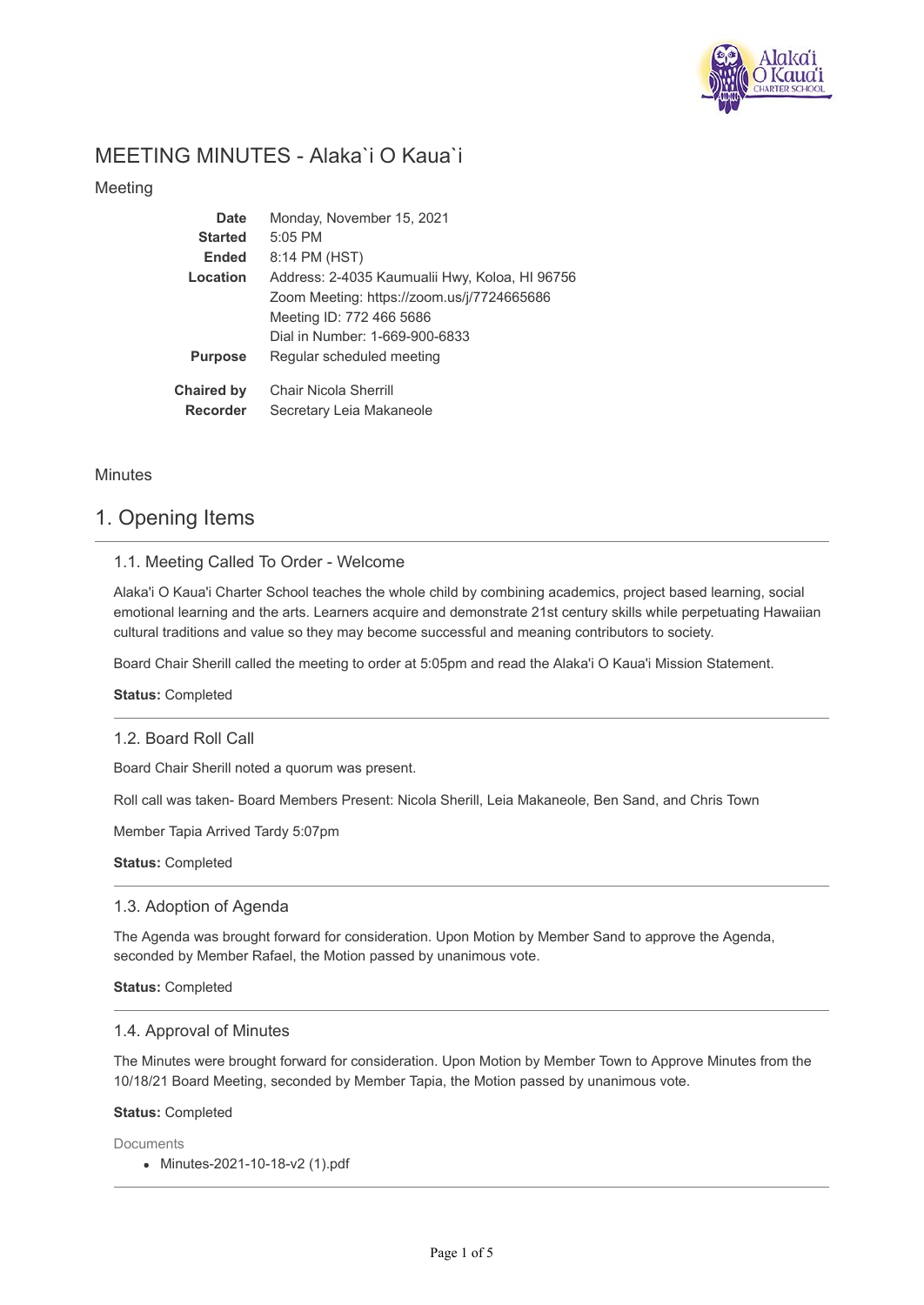

# 2. Public Comment

### 2.1. Comments from Guests

No Guests Comments available at this time.

**Status:** Completed

# 3. Curriculum Moment

### 3.1. Facilitator Presentation

Director DJ introduced and welcomed our School Social Worker Giselle Gregorius. She spoke on her journey starting as a volunteer and with time she met the needs of the learners as an EA. From there she moved towards the school's administration needs as a office clerk and now with her training in Social Work she continues to provide extremely dedicated care towards each learner.

She gave a brief description of her daily activities working with learners and collaborating with Staff Members to create an environment for each learner to succeed.

#### **Status:** Completed

**Documents** 

Ms. Giselle Introduction-Nov, 2021.pdf

## 4. Service Provider

4.1. Service Provider - Marketing Department Presentation

Lynn Boop, from MLN, introduced the Marketing Video Presentation.

Video featured MLN Team Personnel Involved with Creating Dynamic Content, Statistics and Data Support, Social Media Management, Production of Online Presence, Website Support, and other Marketing Tools available.

**Status:** Completed

# 5. Administrative Reports

#### 5.1. School Director Report

- Education/Curriculum
- Facilities
- Enrollment
- Fundraising / PTN
- Personnel

**Education and Curriculum-** Our character trait focus for the month of November is TOLERANCE.

**Facilities-** Jon has ordered new padding for the high impact areas of the playground. After a response to the Covid Cases Jon was able to contract a professional cleaning company to fully disinfect the school.

#### **Enrollment- Current On Campus Learners Enrolled is 172.**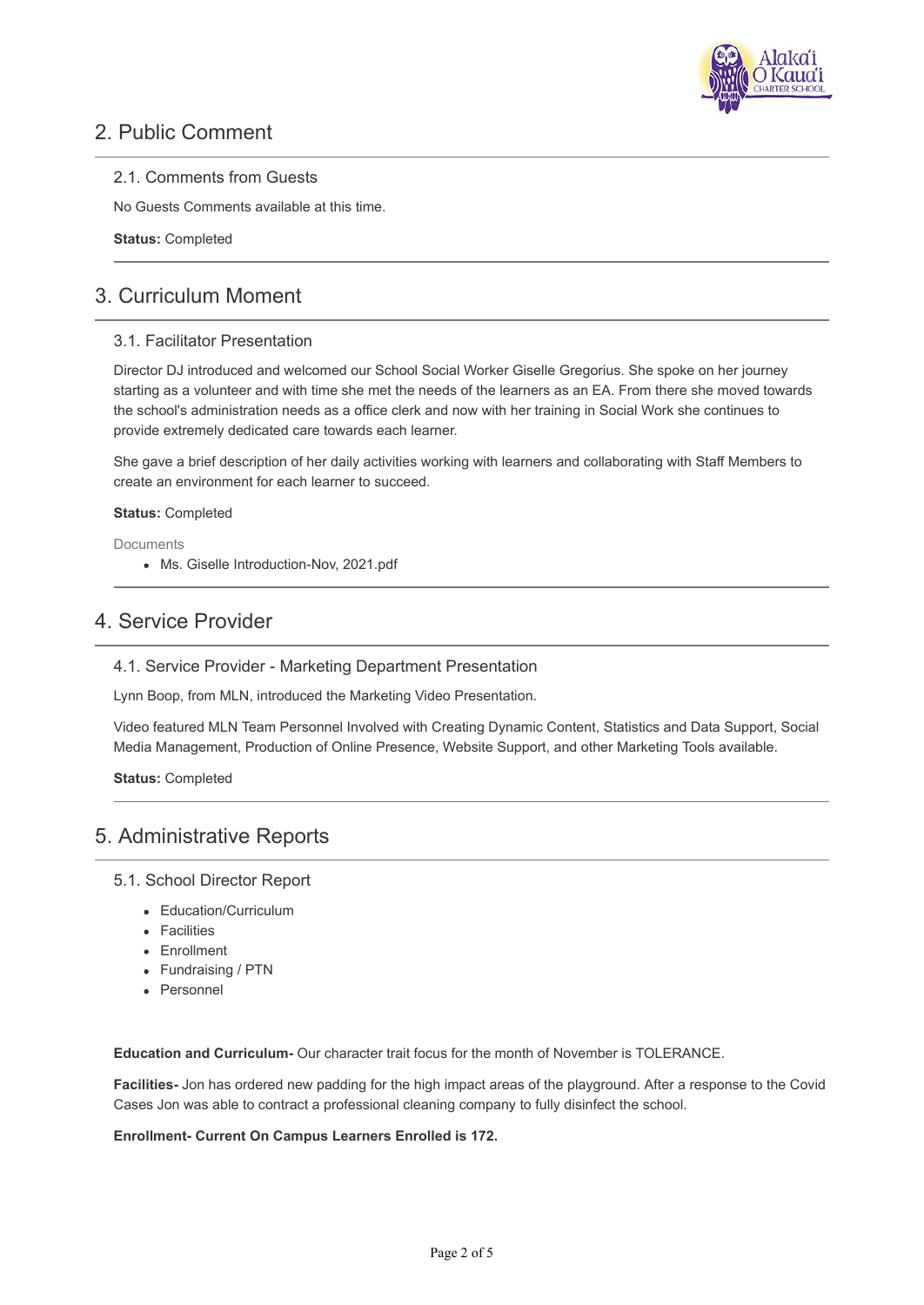

**Projected Enrollment:** Alaka'i O Kaua'i Charter School was funded for 180 student learners as submitted to the Hawai'i Charter Commission in April, 2021.

**Fundraising/ PTN-** Meeting was held virtually on 11/3/21.

**Personnel-** Expanded the Substitute pool to 5 people and are still trying to build our substitute Educational Assistant pool

#### **COVID Update -**

As of November 15th, 2021 at the time of this upload we have had three COVID case on campus. We continue to work directly with the Hawai'i Department of Health and follow their guidance, expertise, and directives.

As of November 15th, 2021 at the time of this upload we have had seventeen COVID close contact cases. All of the close contacts required a quarantine of a classroom, bus, learners, or staff.

As of November 15th, 2021 at the time of this upload Alaka'i O Kaua'i Charter School was 100% in compliance with the requirements of the Governor's Proclamations. Alaka'i O Kaua'i Charter School continues to offer free COVID testing to the staff and students of our school.

**Status:** Completed

**Documents** 

Director Board Report -November 15th, 2021.pdf

#### 5.2. Financial Report

October General Ledger Beginning Balance : \$ 796,195.11

General Ledger Ending Balance : \$ 689,534.85

October Reconciled Beginning Balance : \$ 796,195.11

Reconciled Ending Balance : \$ 614,652.38

#### **Status:** Completed

Documents

- October 2021 Budget Report.pdf
- FHB 10\_31\_21.pdf
- Bank Reconciliation October 2021.pdf
- October 2021 Balance Sheet\_Cash Flow.pdf
- October 2021 Fundraising Report.pdf
- October 2021 P&L.pdf
- 2021-2022 AOKPCS Approved Budget (w\_oH).xlsx Jan 20.pdf

#### 5.3. Board Committee Reports

- Chairperson report: Nicola
- Education and Curriculum: Chris
- Human Resources Oversight: Leia
- Facilities and Maintenance: Rafael
- Board development and Governance: Nicola
- Finance and Audit: Ben

Education and Curriculum- Member Town has nothing to report at this time.

Facilities and Maintenance- Member Tapia has nothing to report at this time.

Human Resource Oversight- Member Makaneole has nothing to report at this time.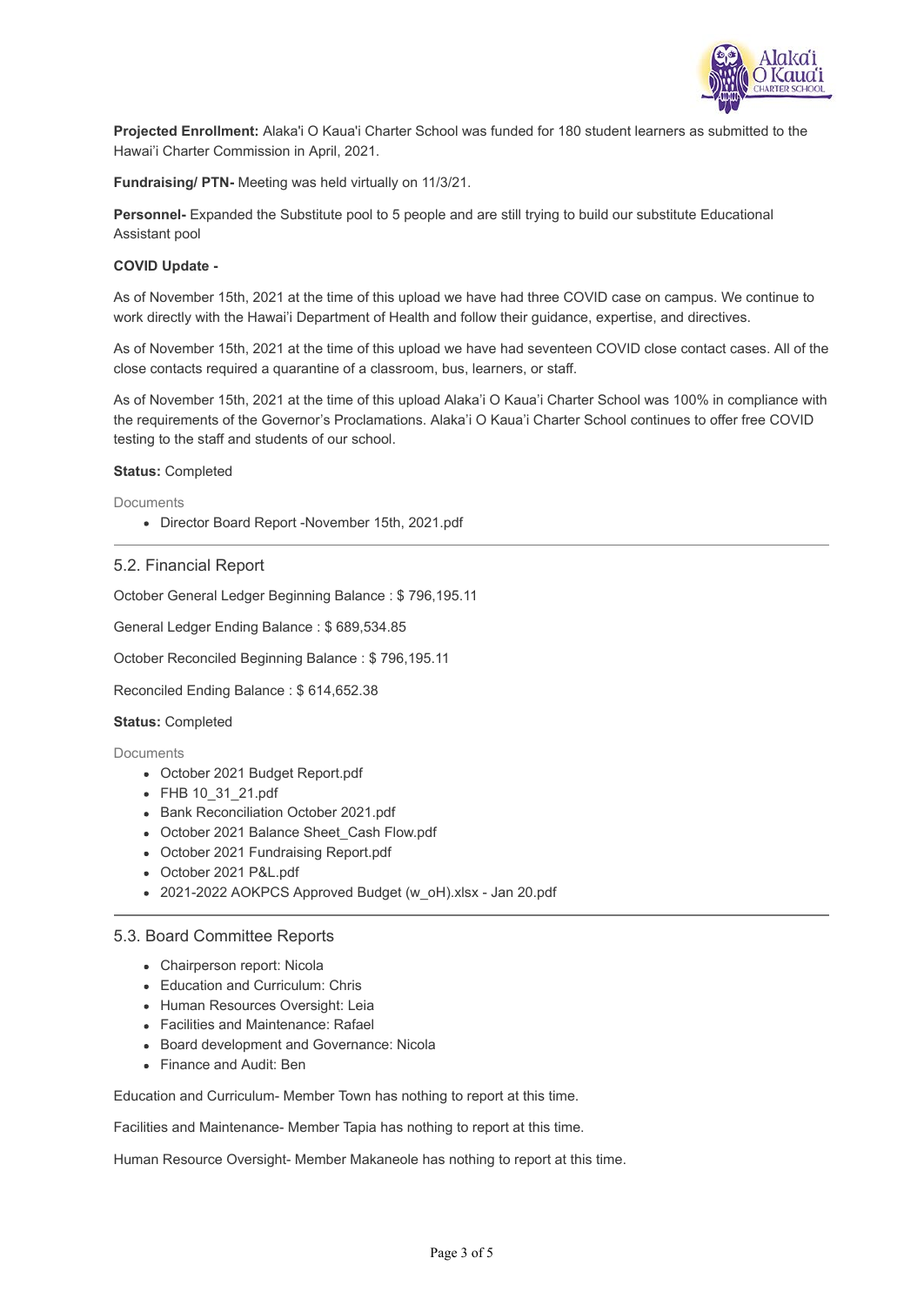

Finance and Audit-Member Sand Report under 5.2 Financial Report

Chairperson Report: Board Chair Sherrill reported on Board development to register for the MLN Board Retreat.

**Status:** Completed

# 6. Action Items

### 6.1. School 1st Quarter Financial Report

Alaka'i O Kaua'i 1st Quarter Financials SY2021-2022 Report was brought forward for consideration. Upon Motion by Member Tapia to Approve First Quarter Financials SY2021-2022, seconded by Member Sand, the Motion passed by unanimous vote.

### **Status:** Completed

Documents

School 1st Quarter Financial Report-P&L and Balance Sheet.pdf

## 6.2. Board 2021-2022 Strategic Plan

Board 2021-2022 Strategic Plan was brought forward for consideration. Upon Motion by Member Tapia to Approve 2021-2022 Strategic Plan, seconded by Member Town, the Motion passed by unanimous vote.

### **Status:** Completed

**Documents** 

Board Strategic Plan 2021-22\_Alakai.pdf

# 7. Executive Session (as and if needed)

### 7.1. Executive Session

Entered Executive Session 6:27p.m.

Discussed Details of the MLN Contract 2021-2022 Fees

Returned to Regular Session at 8:13 p.m.

**Status:** Completed

# 8. Closing Items

### 8.1. Next Meeting Date

December 13, 2021 @ 5:00p.m. HST

Next Public Board Meeting Dec. 13th, 2021

**Status:** Completed

8.2. Adjourn

Meeting Adjourned at 8:14 pm

**Status:** Completed